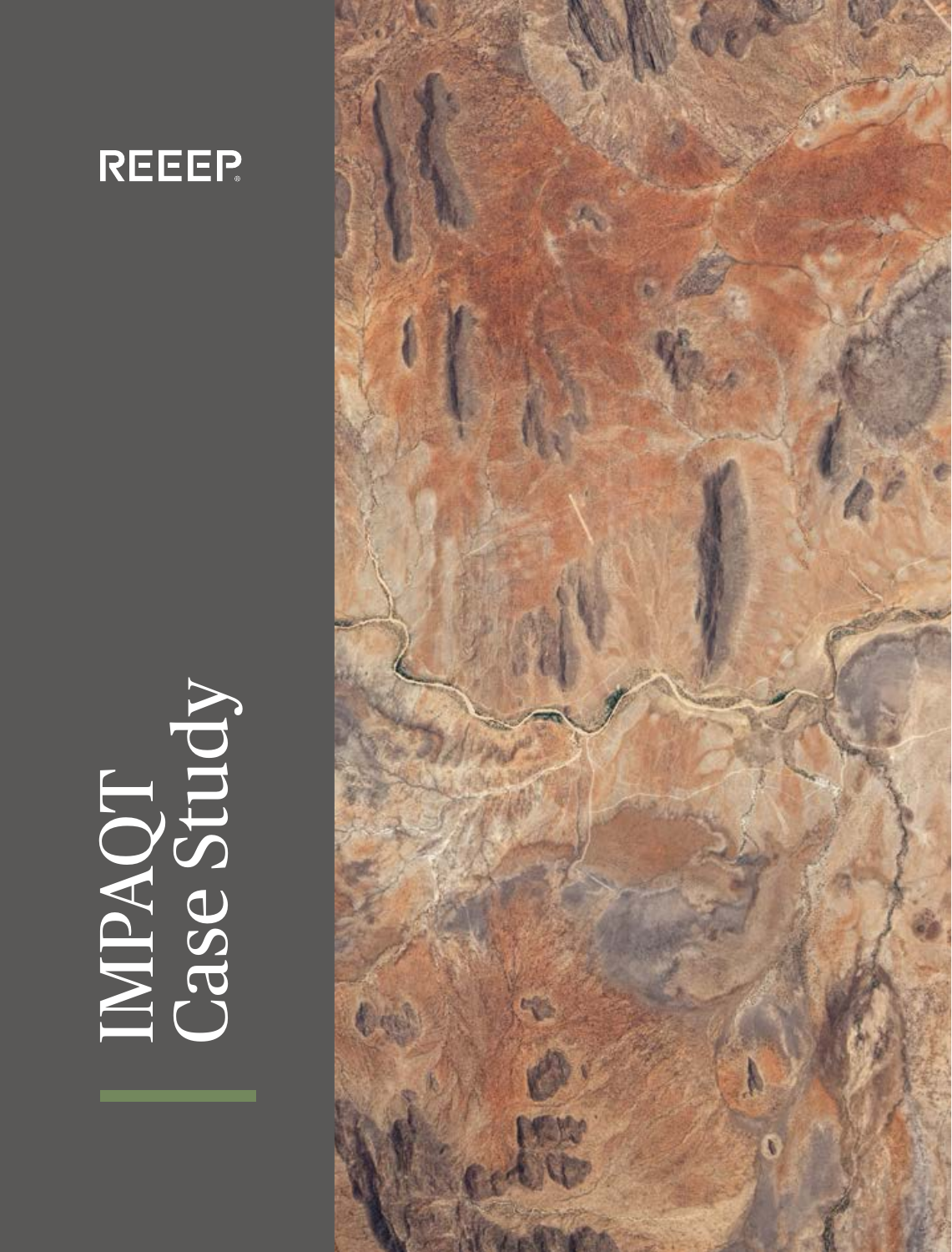### CASE STUDY: HEALTH, WEALTH AND SOLAR IRRIGATION IN KENYA

REEEP launched the pilot phase of its IMPAQT (Indicators for Multidimensional Prosperity Assessment, Quantification and Testing) project in 2015 together with the climate policy think tank Perspectives Climate Change, who have been working on climate change strategies for over fifteen years, and who have developed a unique way of quantifying and measuring the long-term impacts of climate change adaptation projects.

The methodology, called Saved Health/ Saved Wealth (SH/SW), works by applying standardised indicators to quantify long-term adaptation benefits to human health - in Disability Adjusted Life Years<sup>1</sup>, or DALYs – and wealth – in USD – while considering uncertainties. We utilised an adapted, mixed version of this metric, for assessing our markets.

For IMPAQT, we first generated baseline BAU scenarios including expected climate-related damages, then analysed ex-post the initial market outcomes as measured by REEEP's Monitoring, Evaluation and Learning (MEL) systems. Finally, we created a scenario to predict impacts in the event of countrywide market scale.

The initial findings out of the SH/SW study of solar-powered irrigation in Kenya are particularly striking.

### THE BACKGROUND

Agriculture is a central contributor to rural livelihoods, food provision and the economy in general in Kenya, accounting for 60% of foreign exchange and around a quarter of GDP. In the past two decades, increases in number and intensity of droughts and floods have affected personal wealth and food production in the country considerably. Between 1964 and 1984 Kenya experienced one famine cycle; from 2004 to 2009, it experienced five. These impacts are exacerbated due to comparably limited response and resource management capacity, as well as technology and infrastructure deficiencies.

To understand the vulnerability of Kenya's agriculture sector, it is necessary to consider the general climatic conditions, agricultural production patterns and irrigation potential. For most parts of the

country, Kenya has two rain seasons: one with long-lasting rainfall from March to May; and short rain periods from October to December. Within the country, three types of land are classified according to the annual precipitation: Arid and semi-arid land (ASAL) (see map on next page), the medium rainfall zone, and the high rainfall zone.

More than 80% of Kenya is classified as ASAL; the remaining 20% is classified as medium to high rainfall zones. Most food and cash crops, as well as livestock, are produced in high rainfall zones under semi-intensive and intensive agricultural systems. The below graphic provides an overview of the irrigation potential in Kenya.

### **IRRIGATION POTENTIAL IN VARIOUS REGIONS IN KENYA**



**67,427**

**TANA RIVER**



**Source:** *Ministry of Agriculture, Livestock and Fisheries, Republic of* 



**Source:** *Ministry of Devolution and Planning, Republic of Kenya, 2015*

Meanwhile, Kenya is experiencing more extreme temperatures and general declines in rainfall due to climate change. At the same time, there are indications that the ASAL zone is increasing.

Agriculture in Kenya is typically rain-fed with two growing seasons, and insufficient water distribution infrastructure for collection and storage has led to widespread inefficiencies in water resource management. Water scarcity is a growing problem as deforestation, erosion and droughts negatively impact watersheds. With these trends exacerbated by climate change, agricultural productivity — particularly of subsistence farmers — has become highly unpredictable, putting the country's food security at risk.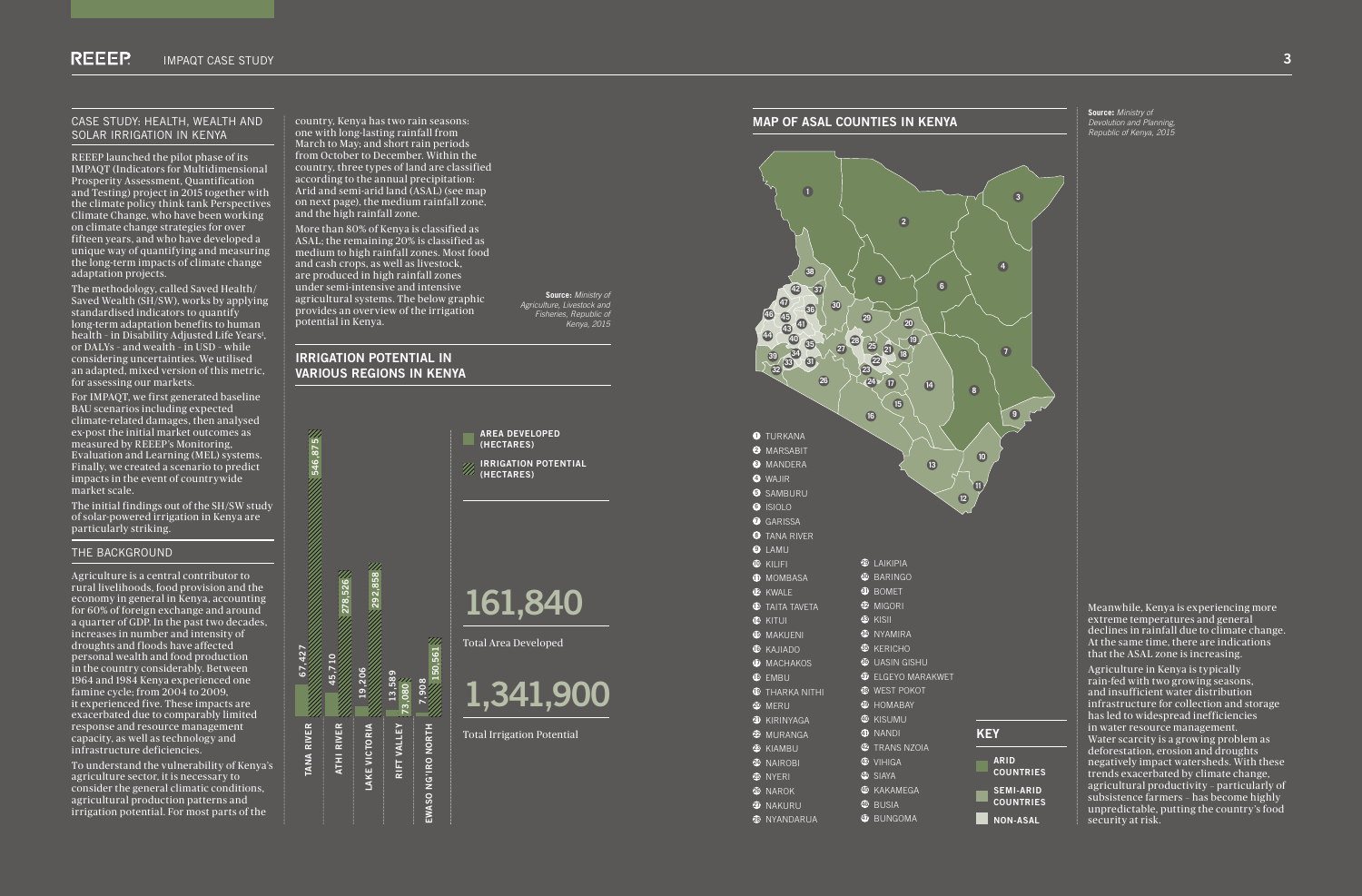### THE BASELINE

REEEP has been looking at market-based solutions for solar-powered irrigation systems in Kenya as part of our Powering Agrifood Value Chains project, and specifically via investments in two companies offering products in the country, Futurepump and SunCulture.

Whereas both companies are currently operating at regional level and in non-ASAL areas, REEEP expects both coverage and scope to grow as the companies expand and new entrants arrive in the market. We are looking toward a **countrywide expansion of the market for solar-powered irrigation.**

Smallholder farmers account for 75% of the agriculture sector in Kenya. These farmers face long-standing barriers in accessing food markets, credits and technology and are easily affected by volatile food and energy prices. These challenges limit their ability to increase production, and thus, to counteract pressures on food security, nutrition and poverty.

According to USAID, inadequate and deteriorating food security increased the number of malnourished children by 20% between April 2013 and July 2014. In addition, the choice of food consumption is also limited, which also leads to malnutrition. Today, 45% of the population are classified as poor, the majority being small-scale farmers.

In our baseline scenario, irrigated land in Kenya reaches about 4% of the national surface due to the lack of appropriate technology for smallholder farmers. Most smallholders use treadle irrigation systems if at all, as modern petrol or diesel pumps are unaffordable. These systems are time-consuming and require a high level of physical labour, which can lead to health problems, and are also recognised in the baseline.

Utilising FAO data on crop varieties, yields and price trends, we can apply SH/SW methodology to assess baseline wealth losses; health losses based on a frequency distribution of food supply with its nutritional values in terms of energy (in kcal), fat and proteins and related life years in DALYs. As literature and calculations on this topic are limited, the calculation relies on publically available data. The results are preliminary, as obviously key factors

other than the nutritional situation might also have significant impact on health. However, the assumption serves as good indication to estimate the relation between malnutrition and life years lost or lived with disabilities. We hope to improve our understanding of how health losses result from malnutrition as we continue investing in agrifood value chains.

### **GENERAL BASELINE PARAMETERS**

| <b>PARAMETER</b>                                                                                                                                                                          | <b>VALUE</b>                       | <b>SOURCE</b>                                                                                                |
|-------------------------------------------------------------------------------------------------------------------------------------------------------------------------------------------|------------------------------------|--------------------------------------------------------------------------------------------------------------|
| Project country                                                                                                                                                                           | Kenya                              | <b>REEEP</b>                                                                                                 |
| Project region/community                                                                                                                                                                  | Various<br>                        | REEEP<br>                                                                                                    |
| Proiect start vear                                                                                                                                                                        | 2014<br>                           | <b>RFFFP</b>                                                                                                 |
| Total project area in ha                                                                                                                                                                  | 58.3                               | <b>REEEP Monitoring,</b><br>Evaluation and<br>Learning (MEL)                                                 |
| PLT (project lifetime in years)                                                                                                                                                           | 10                                 | REEEP                                                                                                        |
| POPO (population in start year)                                                                                                                                                           | 603                                | REEEP MEL (# farms)<br>and World Bank 2016<br>(avg. household size)                                          |
| PGR (population growth rate per year)                                                                                                                                                     | 0.0%                               | <b>REEEP MEL</b>                                                                                             |
| WPCB: Baseline Income (USD/p.c./y)                                                                                                                                                        | 1.111                              | REEEP MEL<br>                                                                                                |
| $IGR:$ Income p.c. growth rate $(\frac{9}{7})$                                                                                                                                            | 3.2%                               | World Bank 2016                                                                                              |
| CCloss,t: Percentage of income/health<br>projected to be lost due to climate<br>change in year t (excludes savings due to<br>autonomous adaptation).                                      | 1.0%                               | Local values and if<br>not available national<br>or regional values<br>(default: 1% due to<br>climate change |
| LE: Life expectancy at birth                                                                                                                                                              | 61<br>____________________________ | Default value                                                                                                |
| FSD: Food supply deficit<br>(kcal/cap/day)                                                                                                                                                | 135                                | Default, Kenya, deficit<br>of undernourished pop.                                                            |
| <b>CCdeaths: Population that dies because</b><br>of climate change in DALYs per year and<br>per capita                                                                                    | 0.068                              | Calculated, based on<br>global analysis                                                                      |
| CCdisab: Population that has disabilities<br>because of climate change in DALYs per<br>year and per capita                                                                                | 0.034                              | Calculated, based on<br>global analysis                                                                      |
| DW: Average disability weight; the disability<br>weight is a weight factor that reflects the<br>severity of the disease on a scale from O<br>(perfect health) to 1 (equivalent to death); | 0.5                                | DWs for different<br>diseases can be found<br>in WHO (2004)                                                  |
| AA: Autonomous adaptation                                                                                                                                                                 | 10%                                | Default value                                                                                                |

### **BASELINE CALCULATION: SAVED WEALTH**

$$
WLC_{PLT} = \sum_{(y=0)}^{PLT} POP_{O}(1 + PGR)^{y} * WPC_{B} (1 + IGR)^{y} * CC_{loss} * (1 - AA)
$$

### **BASELINE CALCULATION: SAVED HEALTH**

$$
HLC_{PLT} = \sum_{t=0}^{PLT} POP_0 (1 + PGR)^t (CC_{deaths} + CC_{disab} * DW) * (1 - AA)
$$

The baseline calculations represent discounted summations over the project lifetime of expected climate-related damages to health and wealth of the affected population. A full explanation of the methodology behind Mixed Saved Health/Saved Wealth will be included in the full REEEP IMPAQT report to be published in late 2016.

Thus we can calculate that the roughly 600 farmers and their family members are facing wealth losses due to yield decrease of more than **USD 70,000** over 10 years, and more than **600 DALY** losses due to insufficient food supply.



*An Agro-Solar Irrigation Kit (ASIK) (***Credit***: Sunculture)*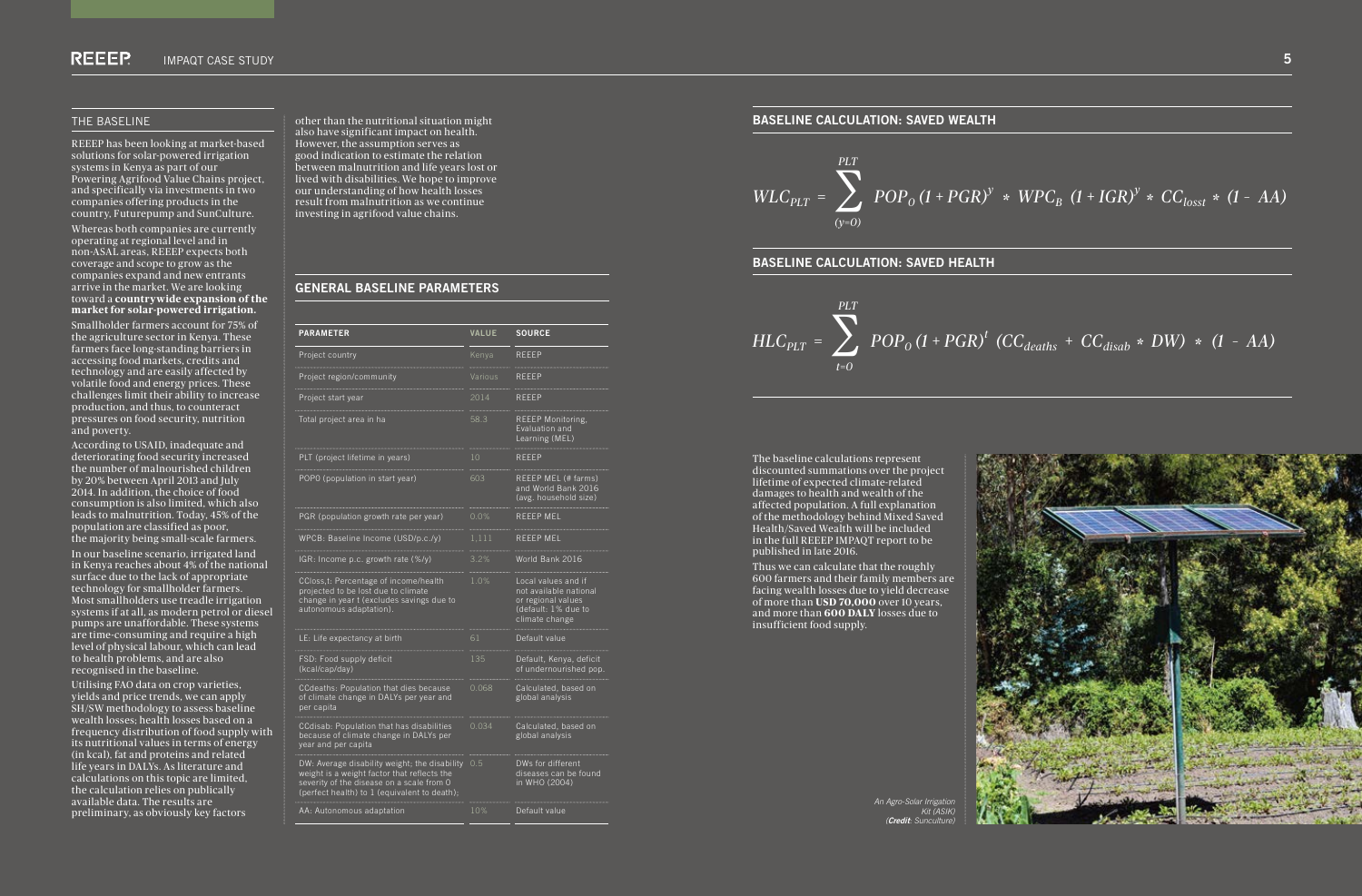### THE TECHNOLOGY; THE PRODUCT; THE MARKET

As part of Powering Agrifood Value Chains, REEEP selected and invested in two companies — Futurepump and SunCulture — to act as market catalysts and investigative partners into the solar-powered irrigation sector generally, and Kenyan market specifically.

SunCulture designs and sells an Agro Solar Irrigation Kit (ASIK), which is a fully-integrated system combining solar pumping technology with a highefficiency drip irrigation system, as well as an agronomic-based financial support model (called agricultural extension services); Futurepump is behind the basic and low-cost Sunflower solar powered irrigation pump (no irrigation system) combined with an end-user finance that allows for flexible payments. To read more about these technologies visit **www.reeep.org/powering\_agrifood** 

Compared with treadle pumping, solar powered irrigation systems can withdraw deeper groundwater with less labour. From an environmental perspective, solar powered irrigation systems produce far less GHG emissions than petrol or diesel powered pumps. Increased access to water allows poor





*Farmers using the Sunculture ASIK (***Credit***: Sunculture)*

smallholder farmers to improve food security during cultivation in the dry season, as well as creating extra income by cultivating high value vegetables and fruits.

### THE IMPACT

In calculating the wealth and health benefits related to the additional yields of these technologies, we considered three different scenarios: First, the current rollout of around 90 systems in Kenya makes our basic scenario. The second and third are essentially extrapolations of the original results based on a larger number of beneficiaries and hectares of irrigated farmland. Futurepump and SunCulture offer different products with variations in specific outcomes and coverage; however, the SH/SW results are considered jointly. The methodology, which will be released

in the second half of 2016, allows us to analyse the volume of expected additional yield due to the technology. The methodology also considers the negative impacts of additional irrigation, such as salinization of soil, waterlogging yield decreases and a default for irrigation water potentially missing at other areas.

The methodology assumes additional yields are used first by farmers to address their own nutritional undersupply first, before selling the remaining crops to the market.

As a result, the calculation provides a positive outcome for all quantified indicators. For the health benefits, almost all DALY losses from the baseline can be avoided through the significantly increased yields due to the irrigation systems. Theoretically, 100% of the malnutrition in the baseline could be avoided through additional production. However, as a conservative approach, methodological parameters limit the 100% avoidance of malnutrition, which reflects uncertainty regarding the nutritional values of consumed crops from additional production or the market. Nevertheless, the project would result in around **570 DALYs** saved over the 10-year lifetime of the technology among a project population of 603 individuals, representing about **3,800 DALYs per invested million USD** .

**MODEL TO ESTIMATE SH/SW TOTAL HEALTH BENEFITS OF THE PROJECT INTERVENTION OVER THE PROJECT LIFETIME**

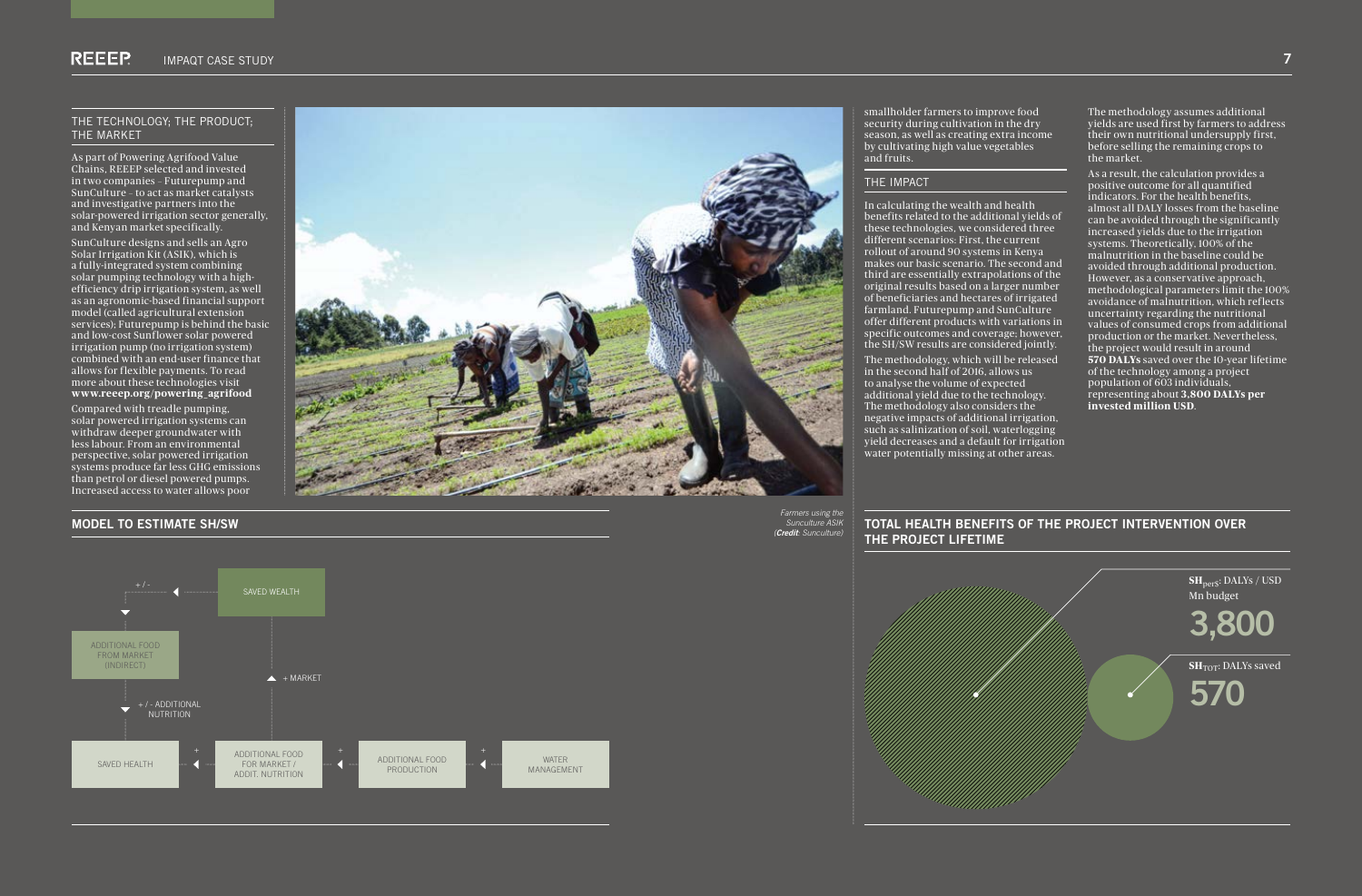The economic value of the remaining food sold on the market can be derived by applying the average market price of the respective crops over the last five years. Hereby the economic benefit can significantly exceed the climate change induced wealth losses in the baseline. This is a valid assumption as also the sustainable development benefit of the project intervention beyond the climate related part is considered.

We found that total economic benefits are considerable. Over 10 years of project lifetime, a total of more than **USD 13 million of wealth benefits** can be achieved with only about USD 150,000 program investment (deployed at the time of calculation — total investment amounts to USD 1.5m). This is mainly due to the threefold (and as much as sixfold in some instances) increase in productivity, meaning that almost 95% of additional food is not required for consumption but ready for sale. Thus the wealth benefits of **USD 90 per invested USD** are very high. The relative wealth benefits per person<br>- compared to the average income in the baseline — are also considerable.

The second scenario is extrapolated to cover the project target number of 1400 farms and the full deployment of USD 1.5 million investments across both companies. The third scenario represents a simplified estimation of the irrigation potential for the whole of Kenya, based on Kenyan government assessments of irrigation potential and constant parameters. Although transposing target market parameters (such as crop types, farm sizes and environments etc.) onto other areas of the country is insufficient for a proper analysis, the calculations nevertheless give an indication of the order of magnitude of the benefits in a country-wide program.

In Scenario 2, one can expect up to **USD 123 million** of economic benefits and more than **5,000 DALYs** saved over 10 years. Within Scenario 3, one could expect economic benefits of about **USD 280 billion** for the country 2. DALYs would reach **3.7 million** over 10 years representing a tremendous contribution to Kenya's health and wellbeing and increasing food-security tremendously.

As compared to our baseline of climaterelated damages, the market is expected to address challenges due to adaptation deficit and climate change impacts more than sufficiently (see above). Regarding

### **TOTAL WEALTH BENEFITS OF THE PROJECT OVER THE PROJECT LIFETIME**

Wealth benefits per 1 USD invested

**13.42m** 

Total wealth benefits

**18,600%**

Saved wealth in relation to climate change losses in the project lifetime

health, more than 93% of the losses and disabilities due to malnutrition and food deficit can be avoided. In case the general food market provides sufficient variety, even 100% could be possible.

Regarding wealth benefits, the additional food produced and sold on the market exceed the wealth losses in the baseline by several orders of magnitude.





TOTAL ECONOMIC BENEFITS ARE CONSIDERABLE. OVER 10 YEARS OF PROJECT LIFETIME, MORE THAN USD 13M OF WEALTH BENEFITS CAN BE ACHIEVED WITH ONLY ABOUT USD 150K IN PROGRAM INVESTMENT

**Credit***: Sunculture*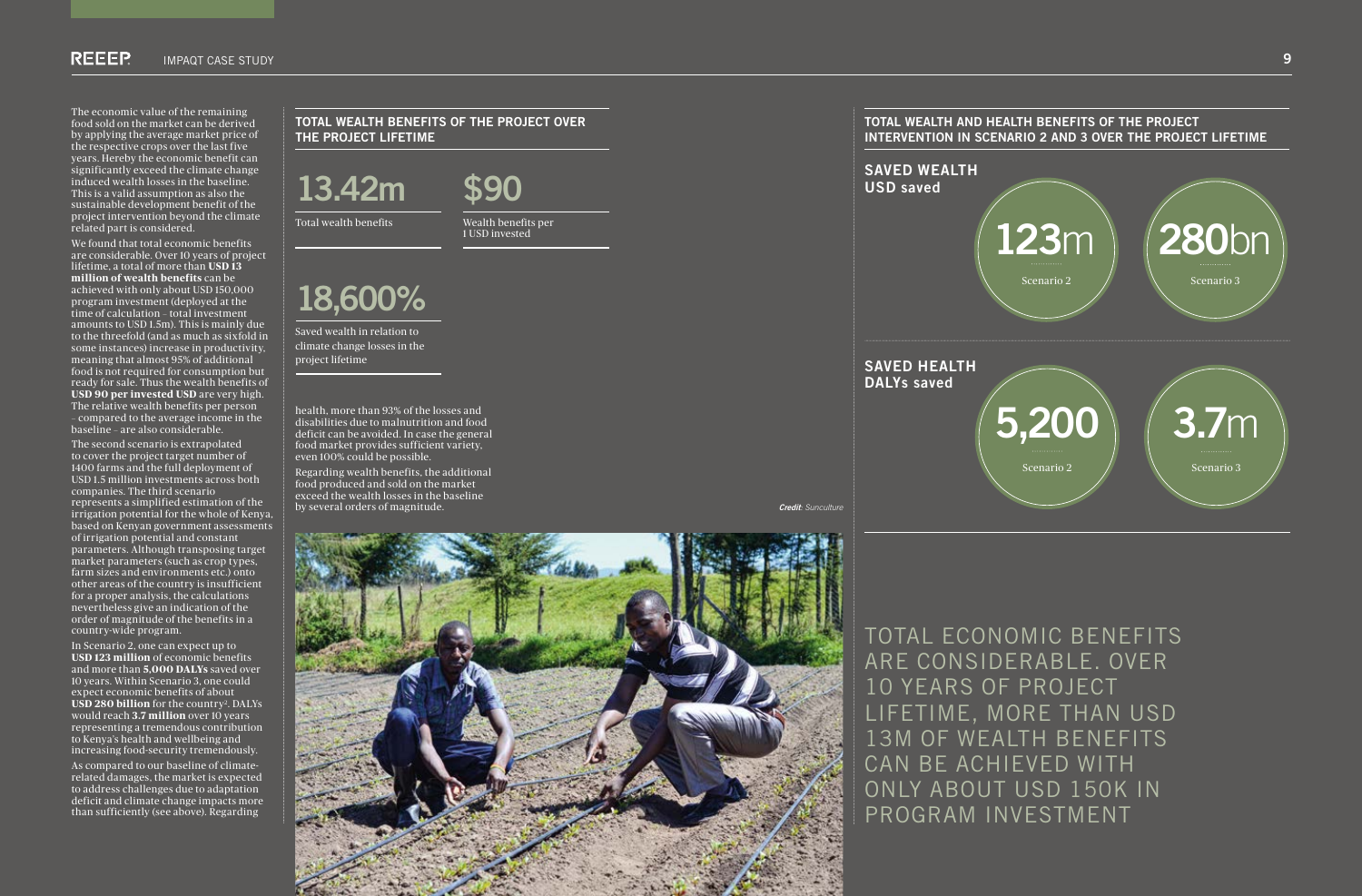# Next Steps

The solar-powered irrigation sector in Kenya clearly provides phenomenal sustainable development return on investment, in terms of wealth and health benefits, at rates of up to 90 to 1.

The sector, which is close to, but not yet ready for, commercial levels of investment, also represents a vast store of opportunity for progress toward climate and development goals. These goals are expressed in the Paris Agreement and Intended Nationally Determined Contribution (INDC) of Kenya, and the Sustainable Development Goals (SDGs).



Return on investment rates that can be achieved through investing in the solar-powered irrigation sector in Kenya

**Targets:** 17.3, 17.5





For Kenya, with its relatively low carbon intensity, emissions mitigation is not a pressing priority, nor does mitigation figure prominently in Kenya's INDC; however, the potential for  $\mathrm{CO}_2$  emissions avoidance — vis-à-vis an agricultural development pathway in which the energy to power irrigation is powered by hydrocarbonbased technology, such as diesel fuel is nonetheless significant, REEEP continues to work on developing a robust scenario predictor of potential avoided GHG emissions for the sector, which should be released by the end of 2016.

Of course, the market for clean irrigation represents tremendous potential both for furthering Kenya's INDC objectives toward climate adaptation and resiliency, as well as making progress toward seven SDGs (see figure on left).

One of the great challenges of the ambitious post-2015 development agenda lies in quantifying, measuring and understanding the numerous inter-linkages among the 17 Goals and 179 Targets (not to mention the current proposed basket of 230 indicators to assess them). Through the IMPAQT program, REEEP is hoping not only to improve evidence-based cost benefit analyses in decision making and uncover entry points for mobilising private finance, but also to pilot practical solutions to the indicator multiplicity challenge.

**Credit***: Sunculture*